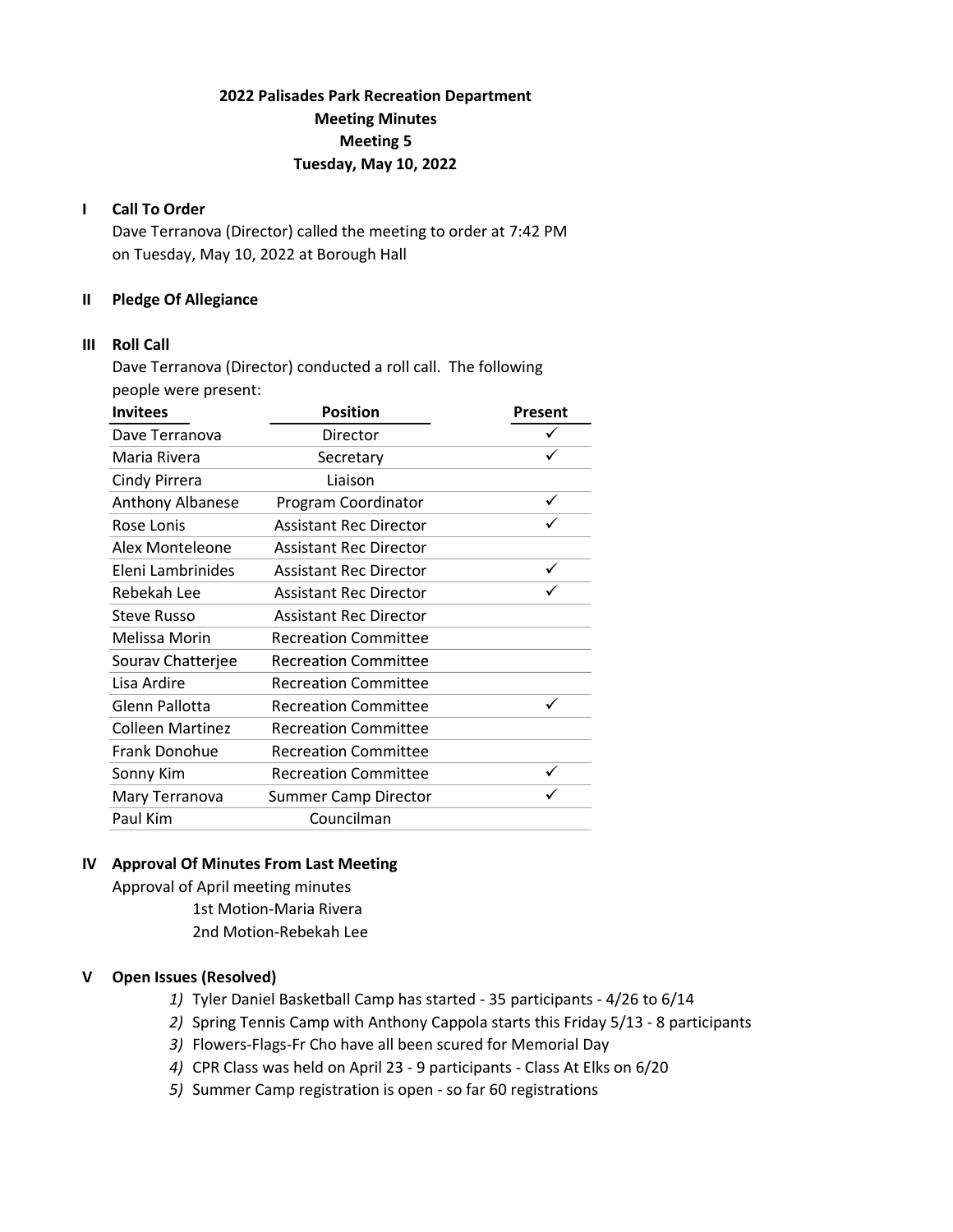# VI New Business (Working)

- 1) Flyer with all upcoming programs will be handed out as part of assemblies we will be having in April 2022 - in the process of setting up programs to offer-ON HOLD
- 2) Per Dave's discussion with Dr Cirillo & AD Spafford-emails will be sent to all HS coaches to ask what Recreation can do to support their programs-will coincide this email with our assembly/flyer push in April-ON HOLD
- 3) Continue to plan 2022 Memorial Day Parade-letters were distributed-no responses as of today - Elks-Little League-Library-Singers-Fr Cho are booked - upgrade podium -- Need to confirm with Sophia that the Ceremony starts at 10:00 AM --

#### Parade Participants

| <b>NJ Tinker Tees</b>                 | Mayor & Council                       |
|---------------------------------------|---------------------------------------|
| Korean American Assoc Of NJ           | Palisades Park Board Of Education     |
| Korean American Senior Citizens       | Palisades Park Public Library         |
| <b>ROK Marine Corps Veterans</b>      | Fire Department Band                  |
| Eastern Branch Of Korean Vietnam Vets | St Michael's RC Church                |
| Palisades Park/Leonia Little League   | Palisades Park Police Dept            |
| <b>Greater Palisades Elks Lodge</b>   | Boy Scouts Assoc Of America           |
| <b>Palisades Park Recreation</b>      | Palisades Park Fire Dept              |
| Lindbergh School                      | Palisades Park Early Childhood Center |

- 4) One tractor is fixed another will be fixed within the next week clean up field
- 5) Coordinate with Ken Bruno to dig out existing mound to make new mound w/clay bricks
- 6) We are looking into a different Chess program to make it more affordable-looking to start in the Fall
- 7) Schedule a Movie Theater rental sometime in June/July
- 8) Booked a company to hold Cheer & Golf Camps this summer need to secure an indoor location for rain dates, as Lindbergh field will be utilized for both
- 9) Need to start an intramural basketball league-kids need to start playing real games to aid in their development-Tyler Daniel can send referees if we need-April or later start date per AD Spafford to use HS gym-we could use Lindbergh if we want-
- 10) Spoke with the owner of Simply Hot Fitness in Palisades Park-trying to set up a schedule & negotiate pricing for all ages-awaiting a response
- 11) Contacted Jackie Vanore for Softball camp for girls awaiting a response to set up a program & schedule
- 12) I was contacted by Candice at Ultra Artists-we will discuss different band ideas for the Summer Concerts this year-email
- 13) Mr Gaudio needs a location to hold cooking classes-looking to use the Home Ec room at PPHS - Elks-September?
- 14) Sonny in contact with a company to hold a Soccer Camp in the spring/summer awaiting details from the owner
- 15) Pool has been booked for Summer Camp-5 days a week from 9am to 2pm need to finalize staff & secure an indoor location for rain days
- 16) Update fingerprint list & make sure all new coaches are registered